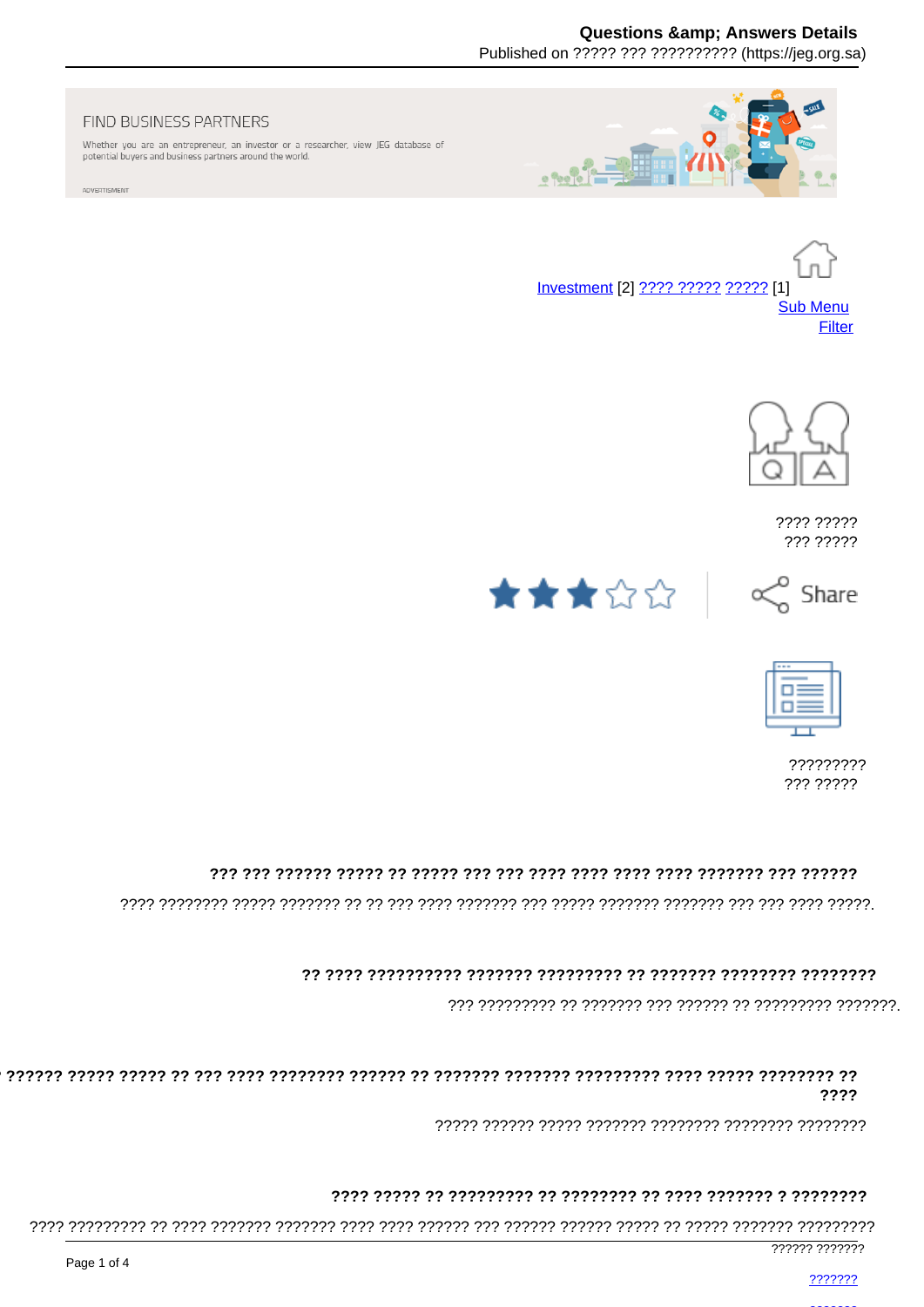# 

??? ????? ?????????.

#### 

?????

????? ?? ???? ?????

??? ?????

?????????

???? C2C (?????)

??????? ??????? ?????????

???????

???? ??????? (?????)

????? ???????

???????

<u>???? ????? ????????? ?????</u>??

<u>???????? ??????????</u>

????? ????????

?????? ????????

????????

???? ???? ??? (????? )

?????? ???????

7777 7777777

?????

????? ?????? ????? ????? ????

777777 777777

2222222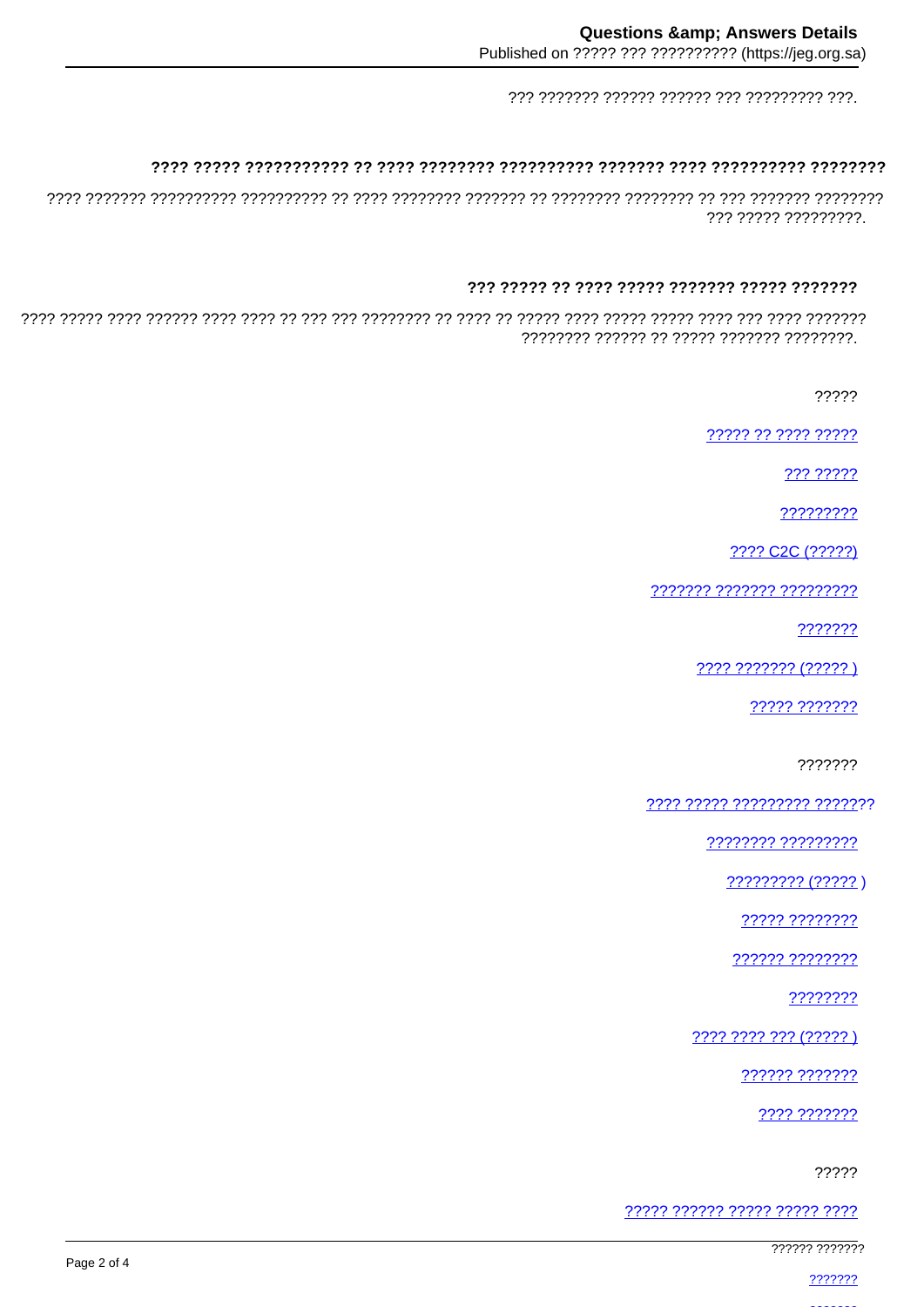77777 7777 7777777

????? ?????? ?????? ???????

77777 777777777 77777777

77777 77777 77777777

77777 777777777 7777777

????? ???????? ???????

?????

???? ?????

2222.222

?????

??????? ??????????

777777777 7777777777

?????? ???????

22222 22222222

?????? ????????

????? ?????

????? ???????

?????? ?????????

??????

English

???????

?? ???????

?? ???

???????

???????

22222 22222222

?????? ????????

<u> ???? ?????????</u>

777777 7777777

2222222